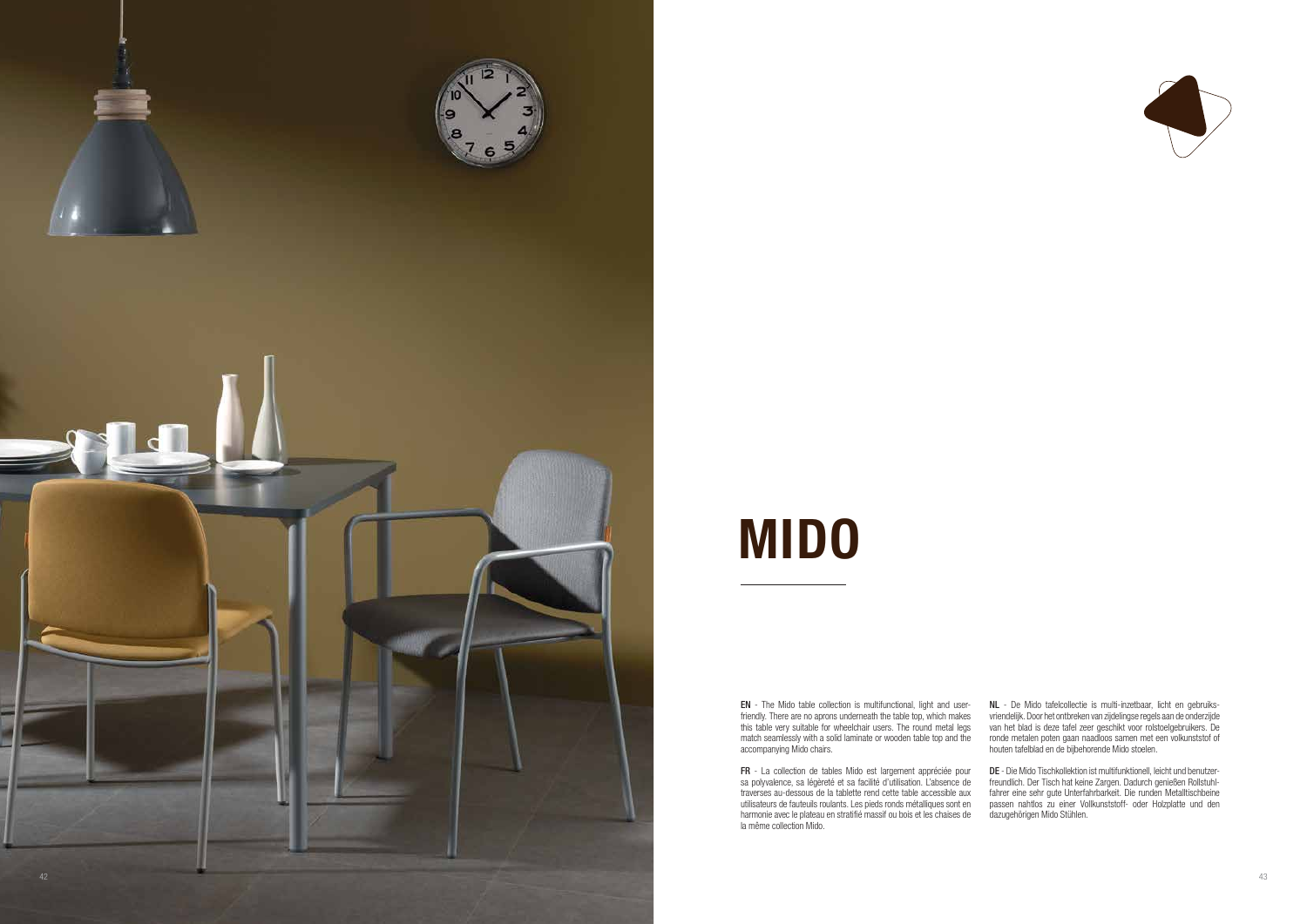*spécifications techniques technische specificaties*

|                | Curved sides<br>Bords courbés<br>Gebogen zijden<br>Gekrümmte Seiten |
|----------------|---------------------------------------------------------------------|
|                | L 50 $\rightarrow$ 160 cm<br>W 50 $\rightarrow$ 100 cm              |
|                | N TAFELBLADEN / MATERIALIEN FÜR TISCHPLATTEN                        |
| ्रेल्ट्<br>20m | Laminated chipboard<br>Aggloméré stratifié                          |

Solid laminate Stratifié massif Volkunststof Vollkunststoffplatte

Gelamineerde spaanplaat HPL-Schichtstoffplatte



20 mm



## **MIDO** *technical specifications technical specifications*  $Collection$

## 01. HEIGHT / HAUTEUR / HOOGTE / HÖHE

| Table / table / tafel / Tisch:                         | 73 cm |
|--------------------------------------------------------|-------|
| Coffee table / table basse / salontafel / Couchtisch : | 43 cm |

DE - Die Mido Tischkollektion passt nahtlos zu den dazugehörigen MIdo Stühlen.

## 02. TABLE TOPS / TABLETTES / TAFELBLADEN / TISCHPLATTEN

EN - The Mido table collection combines very well with the Mido chairs.

FR - Les tables de la collection Mido vont très bien ensemble avec les chaises Mido.

NL - De Mido tafelcollectie gaat naadloos samen met de bijbehorende Mido stoelen.

## MIDO

*chair / chaise / stoel / Stuhl*

| Round<br>Ronde<br>Rond<br>Rund        | Straight sides<br>Bords droits<br>Rechte zijden<br>Gerade Seiten |
|---------------------------------------|------------------------------------------------------------------|
| $\ddot{\phi}$ 50 $\rightarrow$ 120 cm | L $50 \rightarrow 160$ cm<br>W $50 \rightarrow 100$ cm           |

## 03. TABLE TOP MATERIALS / MATÉRIAUX TABLETTES / MATERIALEN